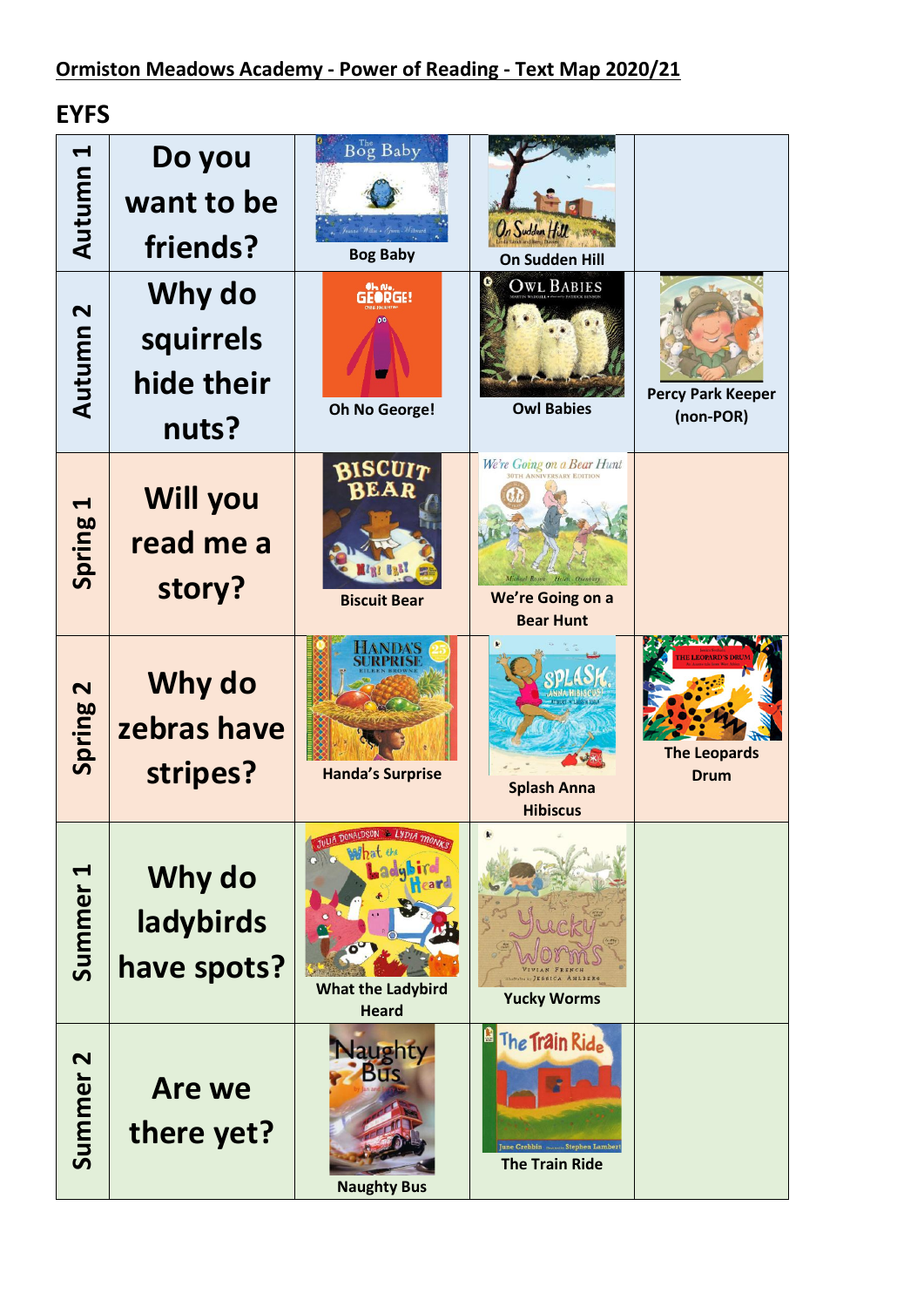| Autumn 1            | Paws, Claws<br>and<br><b>Whiskers</b>             | ONE NIGHT<br>AR FROM HERE<br>One Night Far From Here<br>$^{\circ}$    | <b>Curriculum links:</b><br>Science - animals<br>➤<br>Geography - habitats<br>$\blacktriangleright$<br>Curriculum links:                               |
|---------------------|---------------------------------------------------|-----------------------------------------------------------------------|--------------------------------------------------------------------------------------------------------------------------------------------------------|
| Autumn <sub>2</sub> | <b>Memory</b><br><b>Box</b>                       | <b>I WANT MY HAT BACK</b><br><b>JON KLASSEN</b><br>I Want My Hat Back | Drama<br>$\blacktriangleright$                                                                                                                         |
| Spring 1            | <b>Bright Lights</b><br><b>Big City</b>           | THEQSECRET<br><b>The Secret Sky Garden</b>                            | <b>Curriculum links:</b><br>Geography - local area<br>➤<br>Geography<br>$\blacktriangleright$<br>environment<br>D&T - 'kites'<br>$\blacktriangleright$ |
| Spring 2            | <b>The</b><br><b>Enchanted</b><br><b>Woodland</b> | Fox<br>B)<br>the<br>Star<br>The Fox and the Star                      | <b>Curriculum links:</b><br><b>PSHE</b><br>$\blacktriangleright$                                                                                       |
| Summer <sub>1</sub> | <b>Rio De Vida</b>                                | THE LONELY<br><b>The Lonely Beast</b>                                 | <b>Curriculum links:</b><br>Science - life cycles<br>$\blacktriangleright$<br>Geography<br>$\blacktriangleright$<br>comparisons                        |
| Summer <sub>2</sub> | <b>Dinosaur</b><br><b>Planet</b>                  | <b>THE</b><br><b>DARK</b><br>EY LEMONY SNICKET<br><b>The Dark</b>     | <b>Curriculum links:</b><br>Art - Jon Klassen<br>$\blacktriangleright$<br>Science - light and dark<br>$\blacktriangleright$                            |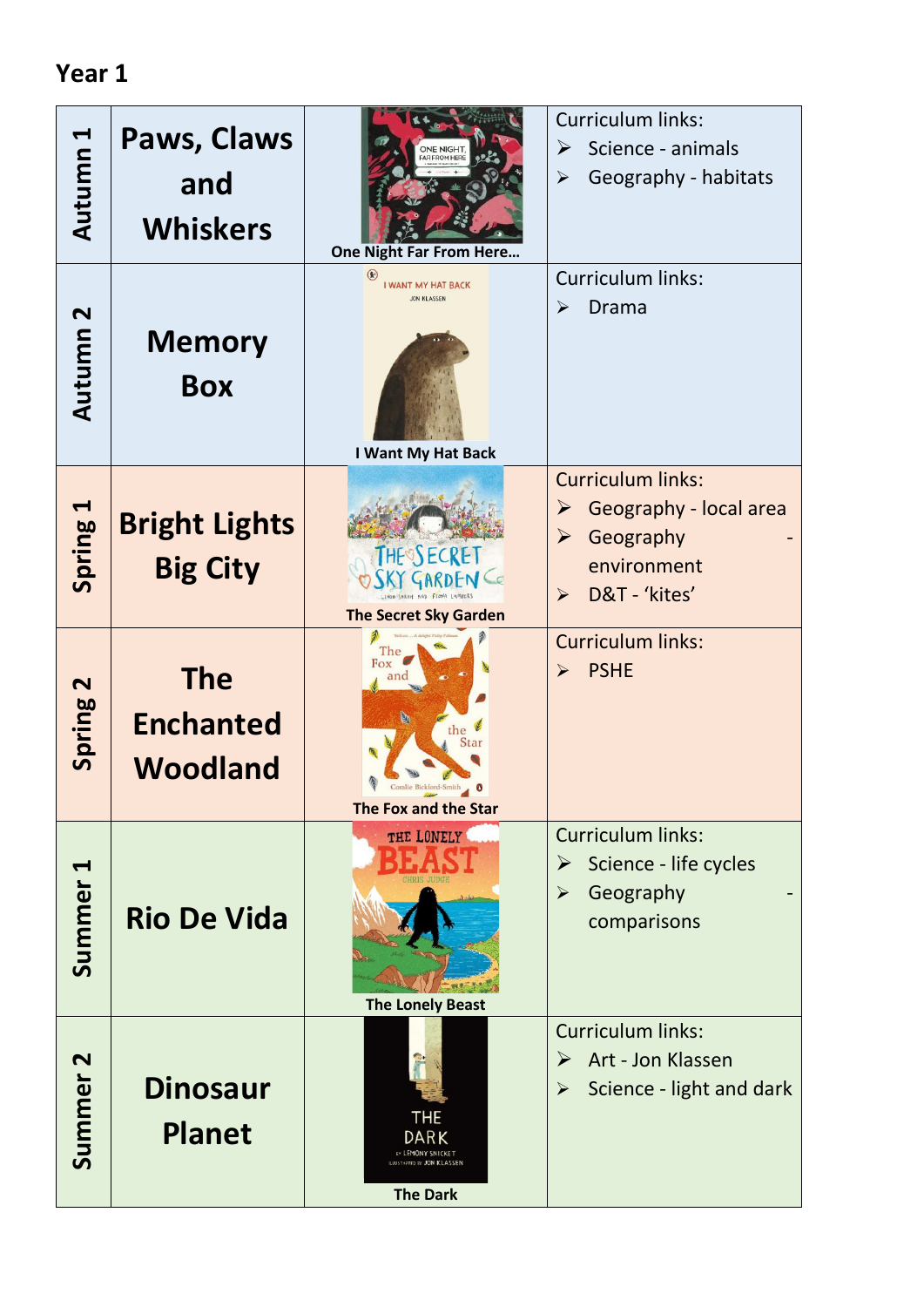| $\blacktriangleleft$<br>Autumn | Towers,<br><b>Tunnels and</b><br><b>Turrets</b> | Bethan Woollvin<br>Ropunzel<br>Rapunzel                                      | Writing a letter<br>➤<br>Instructions<br>$\blacktriangleright$                                                           |
|--------------------------------|-------------------------------------------------|------------------------------------------------------------------------------|--------------------------------------------------------------------------------------------------------------------------|
| Autumn 2                       | <b>Muck, Mess</b><br>and<br><b>Mixtures</b>     | Leaf                                                                         | $\blacktriangleright$<br><b>Persuasive writing</b>                                                                       |
| $\blacktriangleleft$<br>Spring | <b>Street</b><br><b>Detectives</b>              | <b>Claude in the City</b>                                                    | $\triangleright$ Story Writing<br><b>Newspaper Article</b><br>➤<br><b>Character Description</b><br>$\blacktriangleright$ |
| Spring <sub>2</sub>            | <b>Wriggle and</b><br><b>Crawl</b>              | Isabel Thomas Daniel Egneus<br>Moth<br><b>Evolution Story</b><br><b>Moth</b> | <b>Fact File</b><br>$\blacktriangleright$<br>Description (non fiction)                                                   |
| Summer <sub>1</sub>            | Land                                            | THE STORM WHALE<br><b>The Storm Whale</b>                                    | Instructions<br>➤<br>Free verse poetry<br>➤                                                                              |
| Summer <sub>2</sub>            | Ahoy/Beach<br>combers                           | THE SECRI<br>ACK ROCI<br><b>The Secret of Black Rock</b>                     | <b>Diary Entry</b><br>$\blacktriangleright$<br>Non-Chronological<br>$\blacktriangleright$<br>Report                      |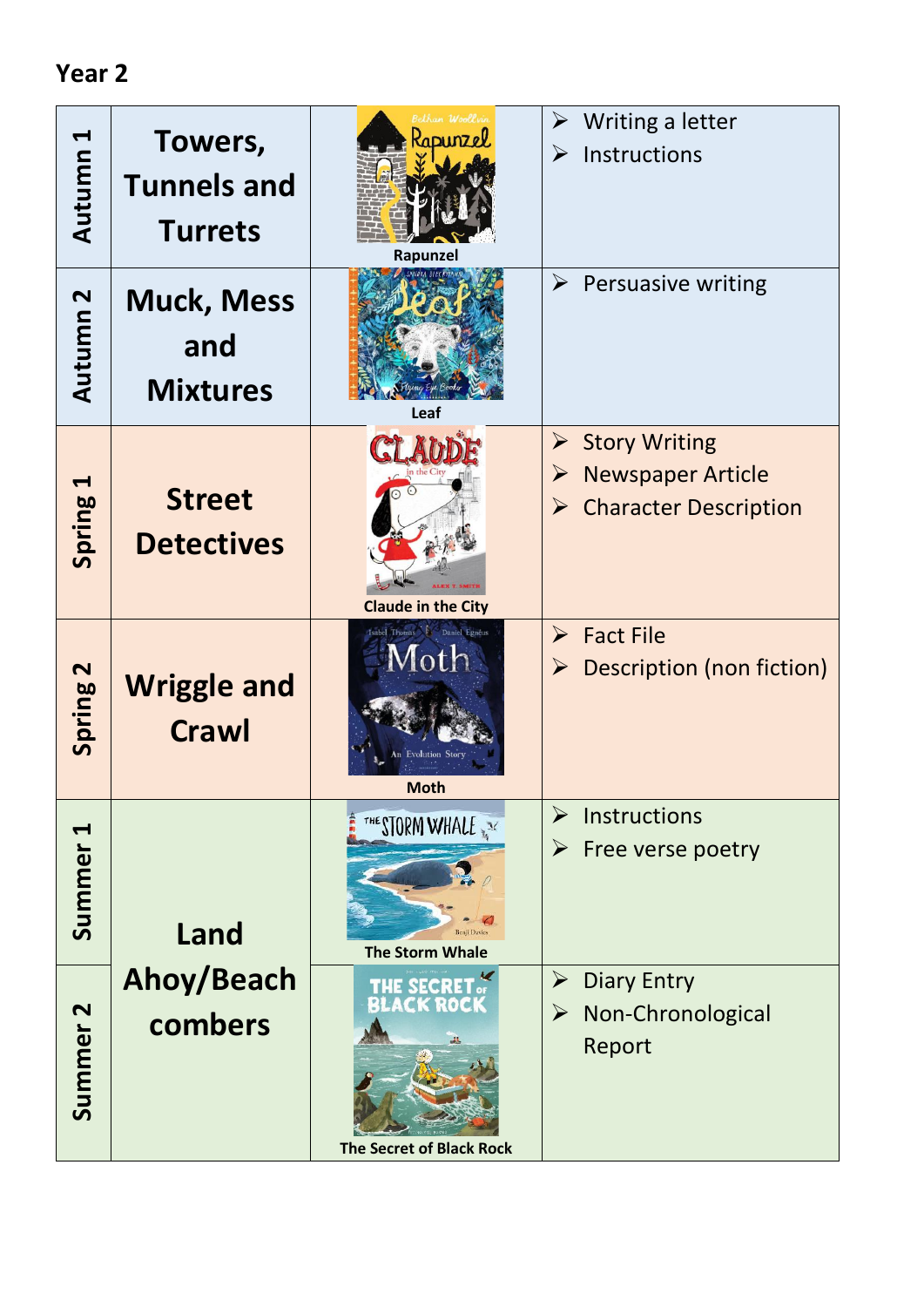| $\blacktriangleleft$<br>Autumn  | <b>Predator!</b>                  | Smily Gravett<br><b>Wolves</b>                                      | Non-chronological<br>$\blacktriangleright$<br>report<br><b>Alternative Ending</b><br>$\blacktriangleright$                  |
|---------------------------------|-----------------------------------|---------------------------------------------------------------------|-----------------------------------------------------------------------------------------------------------------------------|
| Autumn 2                        | <b>Gods and</b><br><b>Mortals</b> | WISDOM <sup>1</sup><br>WONDER,<br><b>Tales of Wisdom and Wonder</b> | Diary<br>$\blacktriangleright$<br>Instructions<br>$\blacktriangleright$<br>Descriptive writing<br>➤                         |
| Spring 1                        | <b>Urban</b><br><b>Pioneers</b>   | I Was a Rat!                                                        | Letter<br>$\blacktriangleright$<br>Newspaper<br>$\blacktriangleright$<br><b>Persuasive writing</b><br>$\blacktriangleright$ |
| $\mathbf{\Omega}$<br>pring<br>5 | <b>Mighty</b><br><b>Metals</b>    | Ted Hughes<br>the <b>ron</b><br>man<br><b>The Iron Man</b>          | <b>Diary</b><br>$\blacktriangleright$<br><b>List Poem</b><br>$\blacktriangleright$                                          |
| Summer <sub>1</sub>             | <b>Tribal</b><br><b>Tales</b>     | RAYMOND BRIGGS<br><b>UG - Boy Genius of the Stone Age</b>           | <b>Script writing</b><br>➤<br>Instructions<br>$\blacktriangleright$<br>Non-chronological<br>$\blacktriangleright$<br>report |
| Summer <sub>2</sub>             | <b>Tremors</b>                    | <b>PEBBLE</b><br>IN MY<br>POCKET<br>The Pebble in my Pocket         | Narrative<br>$\blacktriangleright$<br>Free verse poetry<br>$\blacktriangleright$                                            |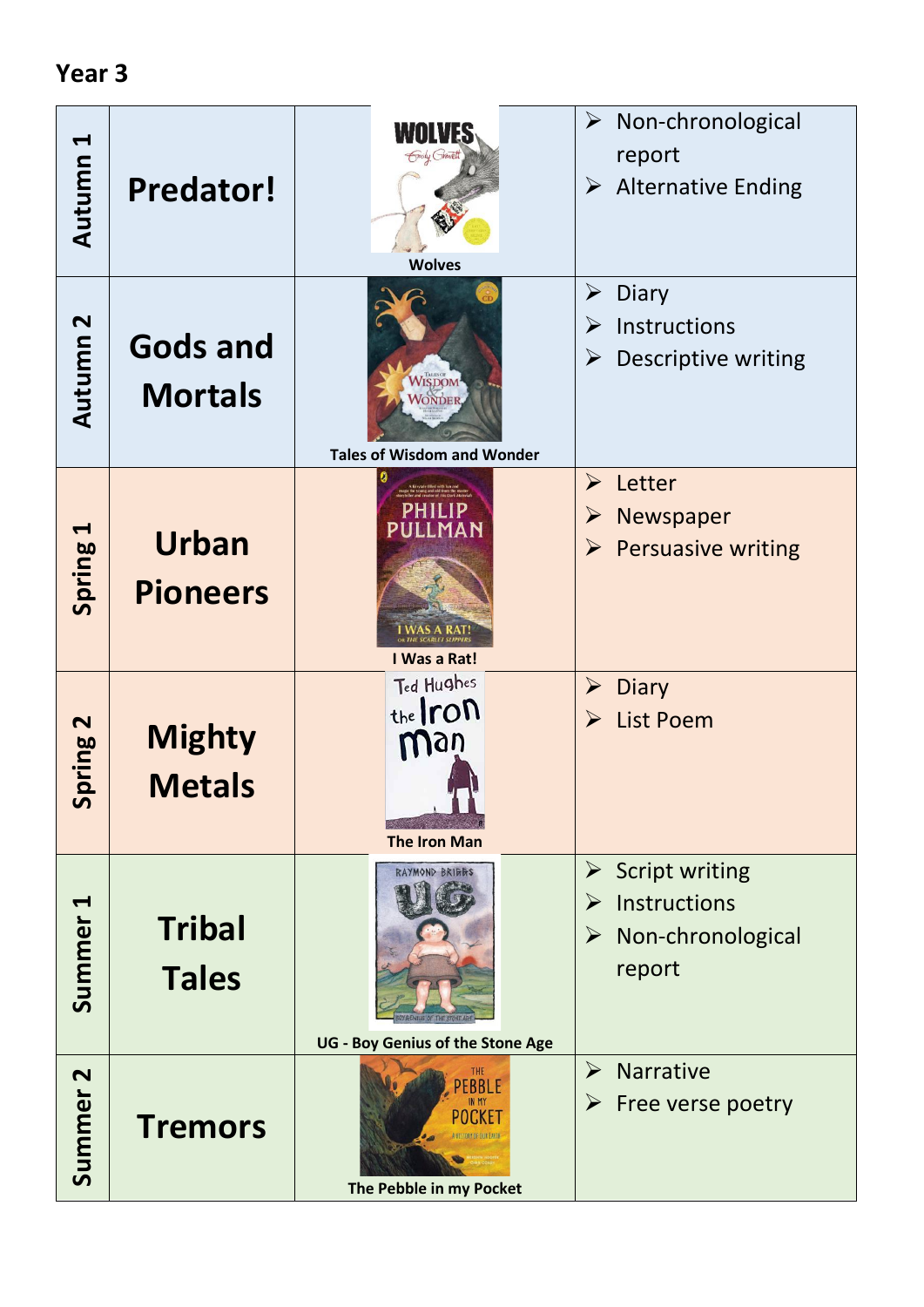| ↤<br>Autumn                     | I Am<br><b>Warrior!</b>                 | NTHONY BROWNE<br><b>Into the Forest</b>               | List poetry<br>➤<br>Play script<br>➤<br>Recount<br>➤                                                       |
|---------------------------------|-----------------------------------------|-------------------------------------------------------|------------------------------------------------------------------------------------------------------------|
| $\mathbf{\mathsf{N}}$<br>Autumn | Burps,<br><b>Bottoms</b><br>and Bile    | The Boy at the Back of the Class                      | $\triangleright$ Non-chronological<br>report<br>$\triangleright$ Persuasive writing<br>Letter writing<br>➤ |
| ᆏ<br>Spring                     | <b>Playlist</b>                         | Valerie Bloom<br><b>Hot Like Fire and other poems</b> | Poetry<br>➤<br><b>Descriptive writing</b><br>➤<br><b>Debating arguments</b><br>➤                           |
| Spring <sub>2</sub>             | <b>Misty</b><br><b>Mountains</b>        | <b>The Ice Bear</b>                                   | $\triangleright$ Non-chronological<br>report<br><b>Diary</b><br>➤<br><b>Creative writing</b><br>➤          |
| Summer <sub>1</sub>             | <b>Traders</b><br>and<br><b>Raiders</b> | <b>Arthur and the Golden Rope</b>                     | <b>Narrative</b><br>$\blacktriangleright$<br>Newspaper<br>➤<br>Letter writing<br>➤                         |
| Summer <sub>2</sub>             | <b>Blue Abyss</b>                       |                                                       | Instructional writing<br>➤<br>Narrative<br>➤<br>Diary<br>$\blacktriangleright$                             |

**Oliver and the Seawigs**

#### **Year 4**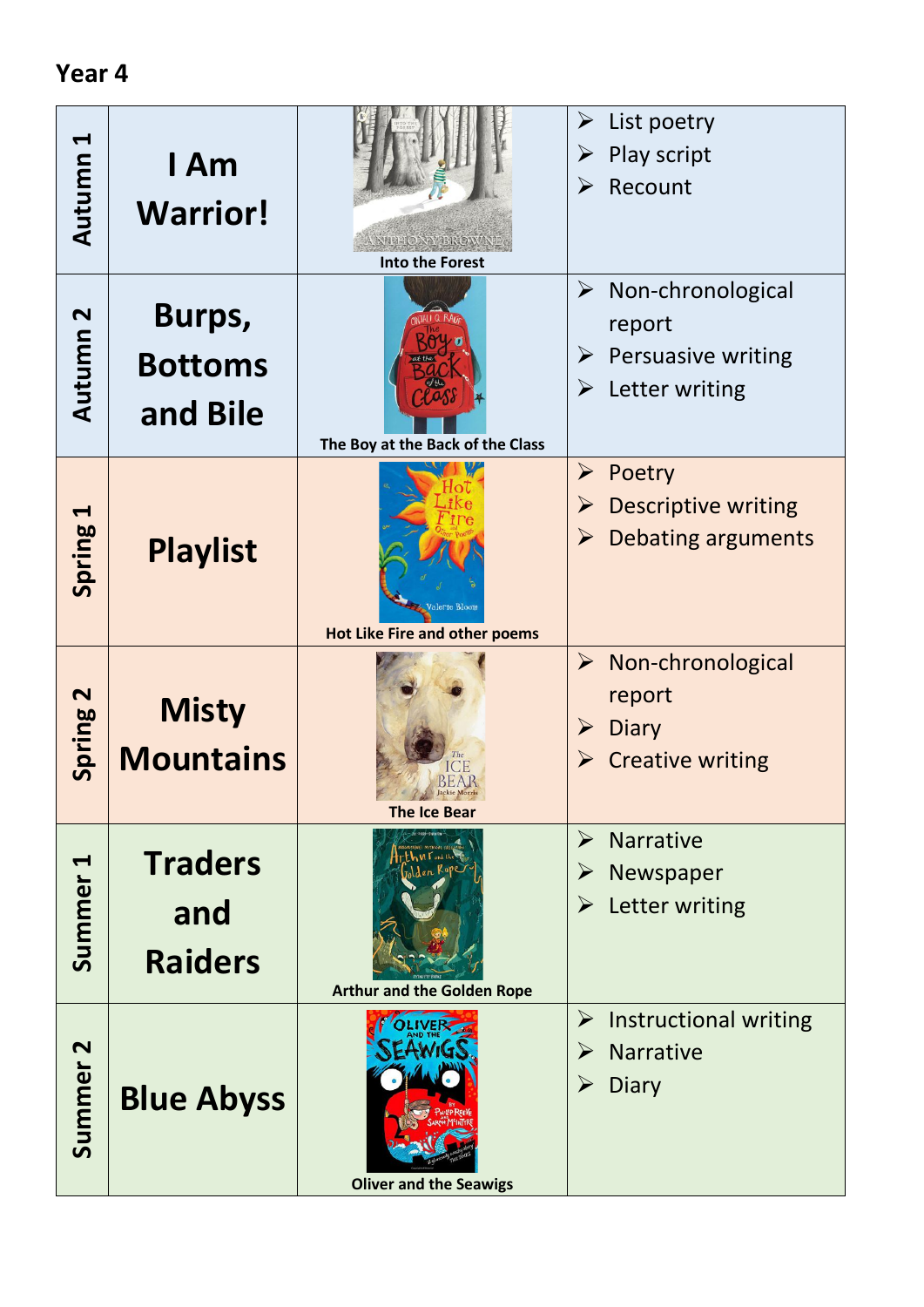| Autumn 1            | <b>Alchemy</b><br><b>Island</b>                         | Viewern or true financiana Boast Area<br>Marcus<br>Sedgwick<br><b>FLOODLAND</b><br><b>Floodland</b> | $\blacktriangleright$<br>Letter<br>Persuasive speech<br>➤                                                                                    |
|---------------------|---------------------------------------------------------|-----------------------------------------------------------------------------------------------------|----------------------------------------------------------------------------------------------------------------------------------------------|
| Autumn <sub>2</sub> | <b>Star</b><br><b>Gazers</b>                            | KING OF THE SKY<br>King of the Sky                                                                  | $\blacktriangleright$<br>Narrative<br>Diary<br>➤<br>Newspaper report<br>➤                                                                    |
| Spring 1            | <b>Scream</b><br><b>Machine</b>                         | <b>The London Eye Mystery</b>                                                                       | <b>Diary</b><br>$\blacktriangleright$<br><b>Persuasive text</b><br>$\blacktriangleright$<br><b>Information text</b><br>$\blacktriangleright$ |
| Spring 2            | Peasants,<br><b>Princes</b><br>and<br><b>Pestilence</b> | <b>BERLIE DOHERTY</b><br><b>STREET</b><br>Street Child                                              | <b>Biography</b><br>$\blacktriangleright$<br>Recount<br>$\blacktriangleright$<br>Poetry<br>$\blacktriangleright$                             |
| Summer <sub>1</sub> | <b>Pharaohs</b>                                         | <b>PHILIP</b><br>Clockworl<br><b>Clockwork</b>                                                      | Letter<br>$\blacktriangleright$<br>Argument<br><b>Narrative</b><br>$\blacktriangleright$                                                     |
| Summer <sub>2</sub> | <b>Allotment</b>                                        | PIERS TORDAY<br><b>The Last Wild</b>                                                                | Poetry - Haiku<br>➤<br><b>Script writing</b><br>➤<br>Newspaper report<br>➤                                                                   |